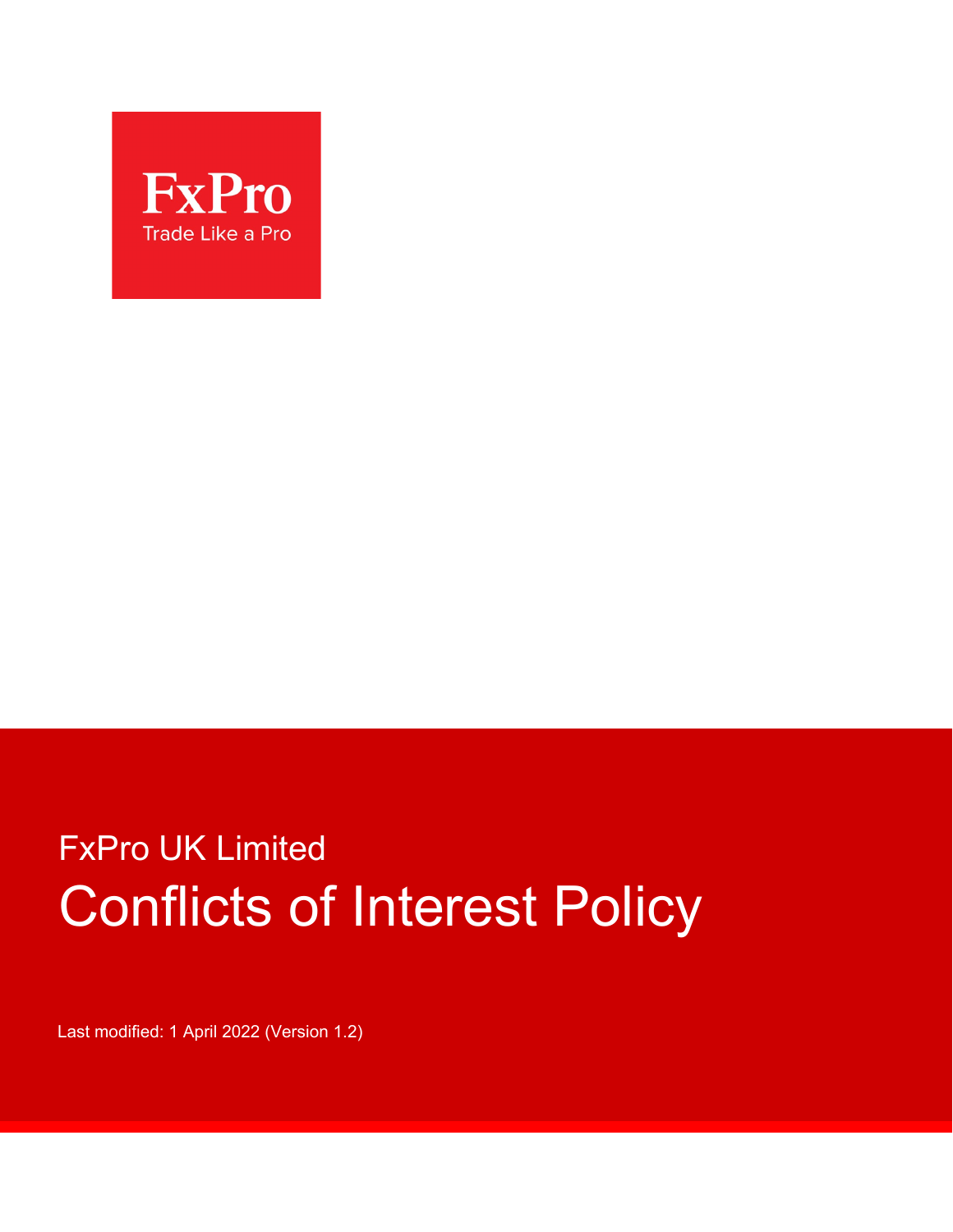# **Contents**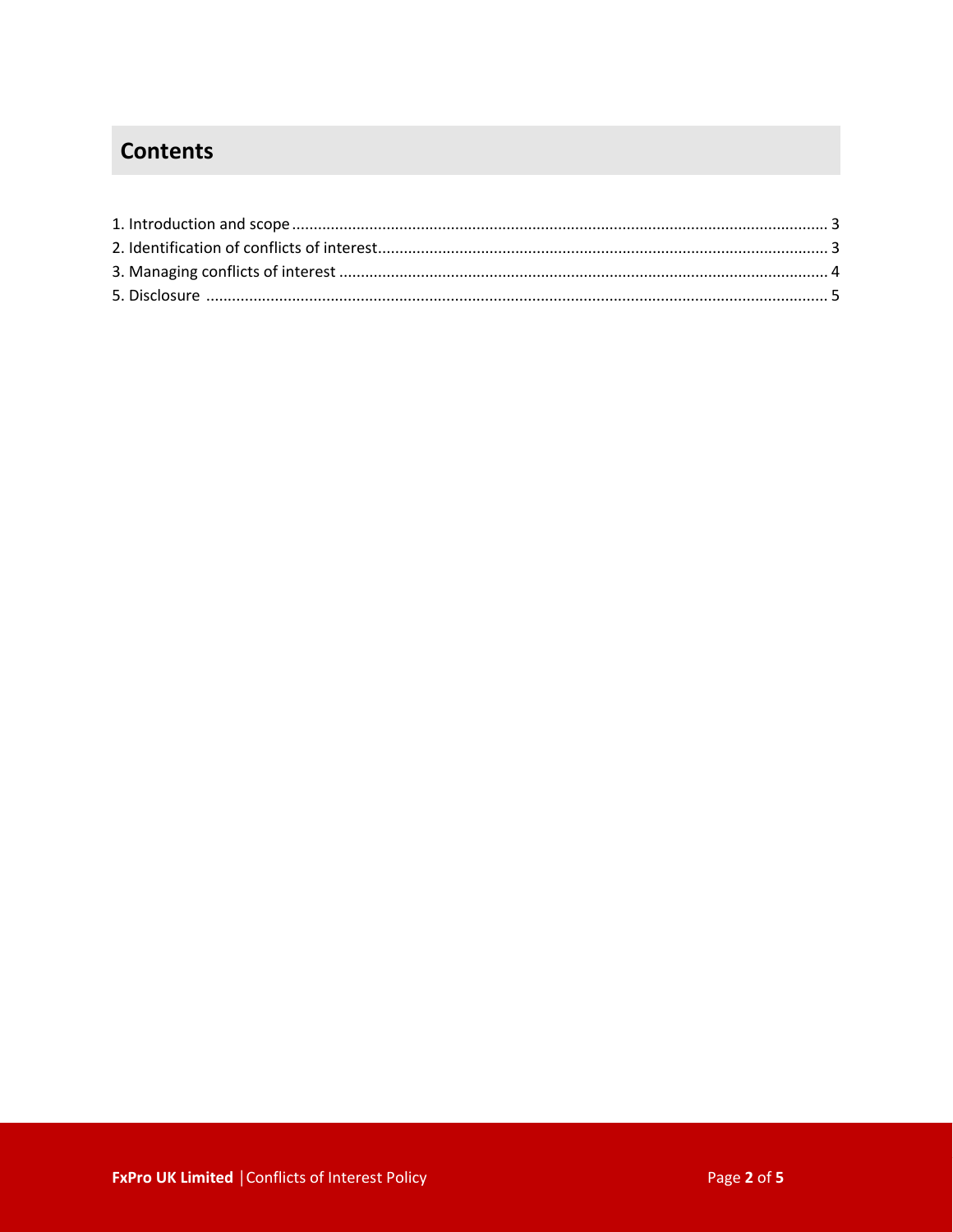## **1. Introduction and scope**

- 1.1 This Conflicts of Interest Policy (the **Policy**) is provided to you alongside our Terms and Conditions, and contains information on how we identify, manage and where possible, mitigate, or where applicable, disclose any conflict of interest which may arise during the course of your business relationship with FxPro UK Limited (**we, us** or **FxPro**).
- 1.2 We must take all reasonable steps to identify any conflict of interest between:
	- a) Us, including our management, employees, appointed representatives and/or tied agents where applicable (the **Relevant Persons**), or any person directly or indirectly linked to them, and our clients; or
	- b) You and another client.

We are committed to act honestly, fairly and professionally, in the best interest of our clients, and in line with applicable legislation when providing investment services to our clients.

- 1.3 This Policy is not intended to and does not create third party rights or duties that would not already exist if the Policy had not been made available, nor does it form part of any contract between us and any client.
- 1.4 **For your benefit and protection, please ensure you take sufficient time to read this and any other additional documents and information available to you via our website, prior to opening an account and/or carrying out any activity with us. You should contact us for any further clarification or seek independent professional advice (if necessary).**
- 1.5 Unless otherwise defined here, capitalised terms have the same meaning as in the Terms and Conditions.

# **2. Identification of conflicts of interest**

- 2.1 A conflict of interest may arise where FxPro and/or any Relevant Person is in any of the following situations:
	- a) FxPro and/or any Relevant Person is likely to make a financial gain, or avoid a financial loss at the expense of a client;
	- b) FxPro and/or any Relevant Person has an interest in the outcome of a service provided, or of a transaction carried out on behalf of a client, which is distinct from that client's interest in the same outcome;
	- c) FxPro and/or any Relevant Person has a financial or other incentive to favour the interest of a particular client, or group of clients, over the interests of another client or group of clients;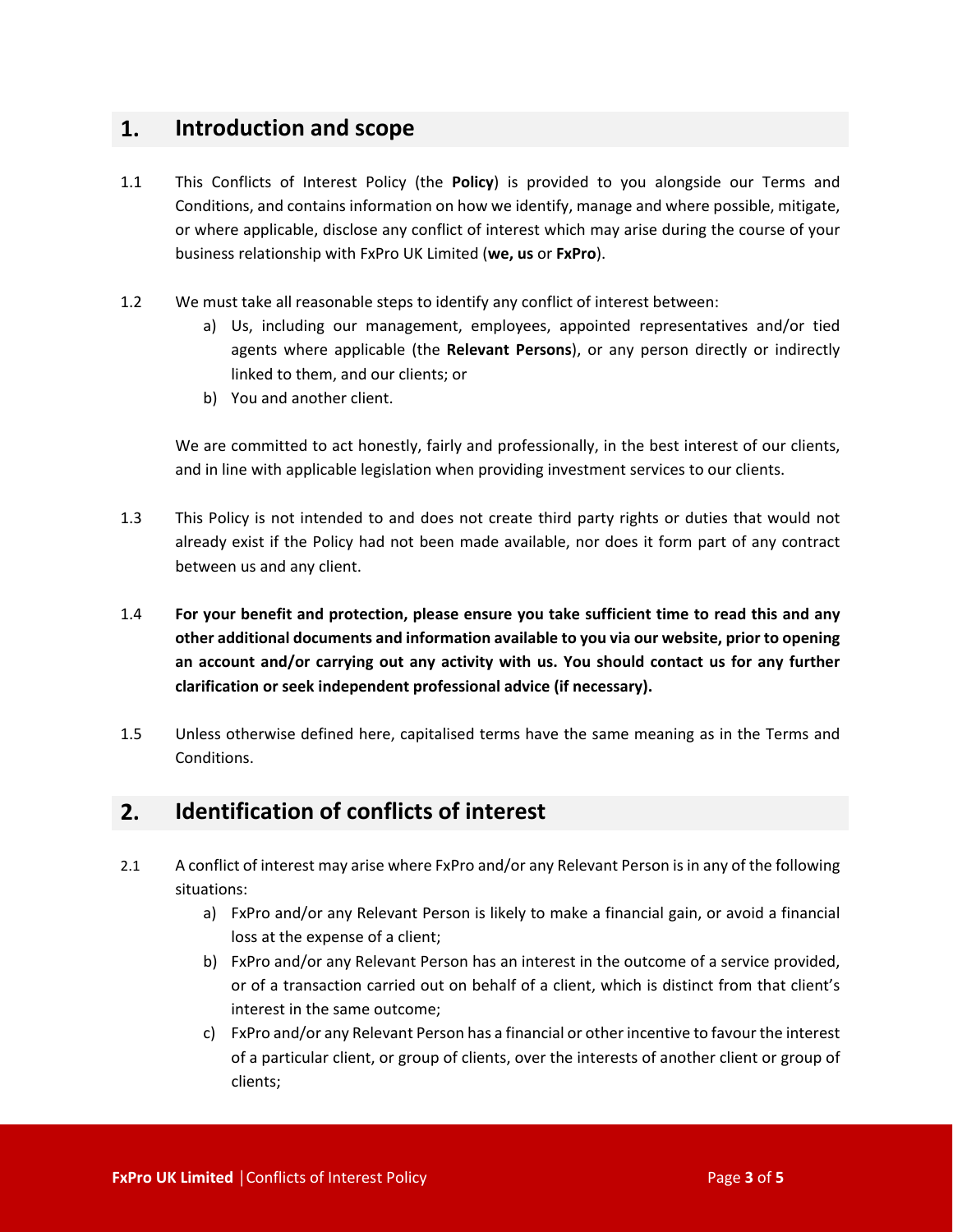d) FxPro and/or any Relevant Person receives or will receive from a person other than a client, an inducement in relation to a service provided to that client, in the form of monies, goods or services, other than the standard commission or fee for that service.

### **3. Managing conflicts of interest**

- 3.1 We maintain and operate effective organisational and administrative procedures to manage and prevent any identified conflict of interest from giving rise to a material risk of damage to the interests of our clients. We also monitor business activities on an ongoing basis to ensure that these internal controls are appropriate. The measures adopted are designed to ensure that Relevant Persons engaged in different business activities involving a potential conflict of interest carry on those activities at a level of independence proportionate to our size and activities, and to the materiality of the risk of damage to the interests of our clients.
- 3.2 In general, the procedures and controls that we follow in this regard include the following measures:
	- a) Effective procedures to prevent or control the exchange of information between Relevant Persons where the exchange of that information may harm the interests of one or more clients;
	- b) The separate supervision of Relevant Persons whose principal functions involve carrying out activities on behalf of, or providing services to, clients whose interests may conflict, or who otherwise represent different interests that may conflict, including ours;
	- c) The removal of any direct link between the remuneration of Relevant Persons principally engaged in one activity and the remuneration of, or revenues generated by, different Relevant Persons principally engaged in another activity, where a conflict of interest may arise in relation to those activities;
	- d) Measures to prevent or limit any person from exercising inappropriate influence over the way in which a Relevant Person carries out investment or ancillary services or activities;
	- e) Measures to prevent or control the simultaneous or sequential involvement of a Relevant Person in separate investment or ancillary services where such involvement may impair the proper management of conflicts of interest.
- 3.3 Some of the policies and procedures established to prevent and manage Conflicts of Interests are shown below:
	- a) Best execution policies and procedures to ensure that clients are getting the best possible trading conditions across all instruments offered;
	- b) A 'need to know' policy governing the distribution of confidential or inside information within FxPro;
	- c) Chinese walls restricting the flow of confidential and inside information within our company, and physical separation of departments;